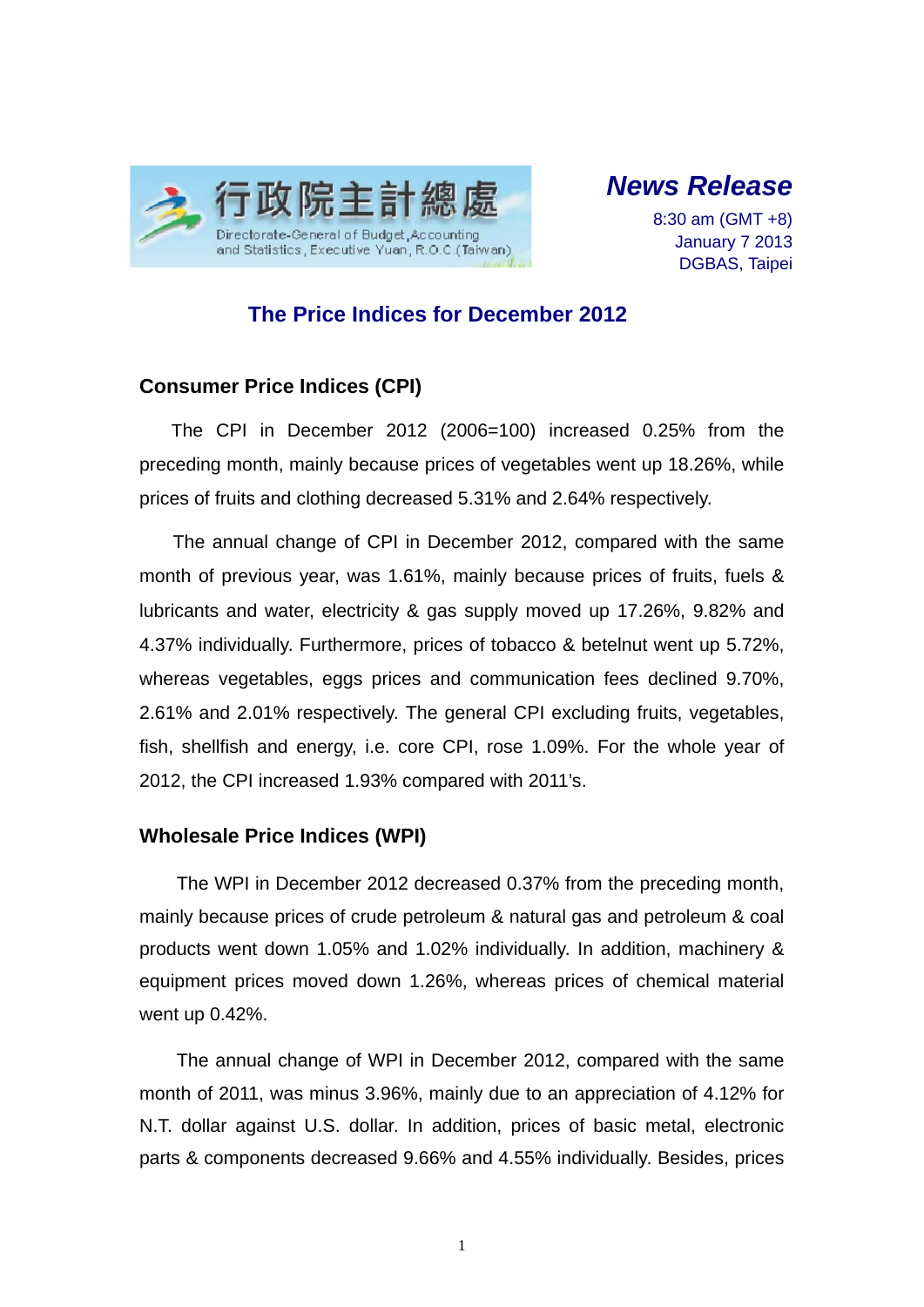of imported iron sand moved to a lower price level. The WPI for domestic sales excluding imports rose 0.32%; import price index declined 6.68% and export price index moved down 5.13%. For the whole year of 2012, the WPI declined 1.16% compared with 2011's.



#### **Statistical Tables**

Table1 The Changes of Consumer Price Indices Table2 The Changes of Wholesale Price Indices Table3 The Changes of Import Price Indices Table4 The Changes of Export Price Indices

### **For Further Information:**

*Statistics Database:* http://eng.stat.gov.tw/ *DGBAS* news releases on the Internet: http://eng.dgbas.gov.tw/ *Tel:* +886-2-23803449; *Fax:* +886-2-23803465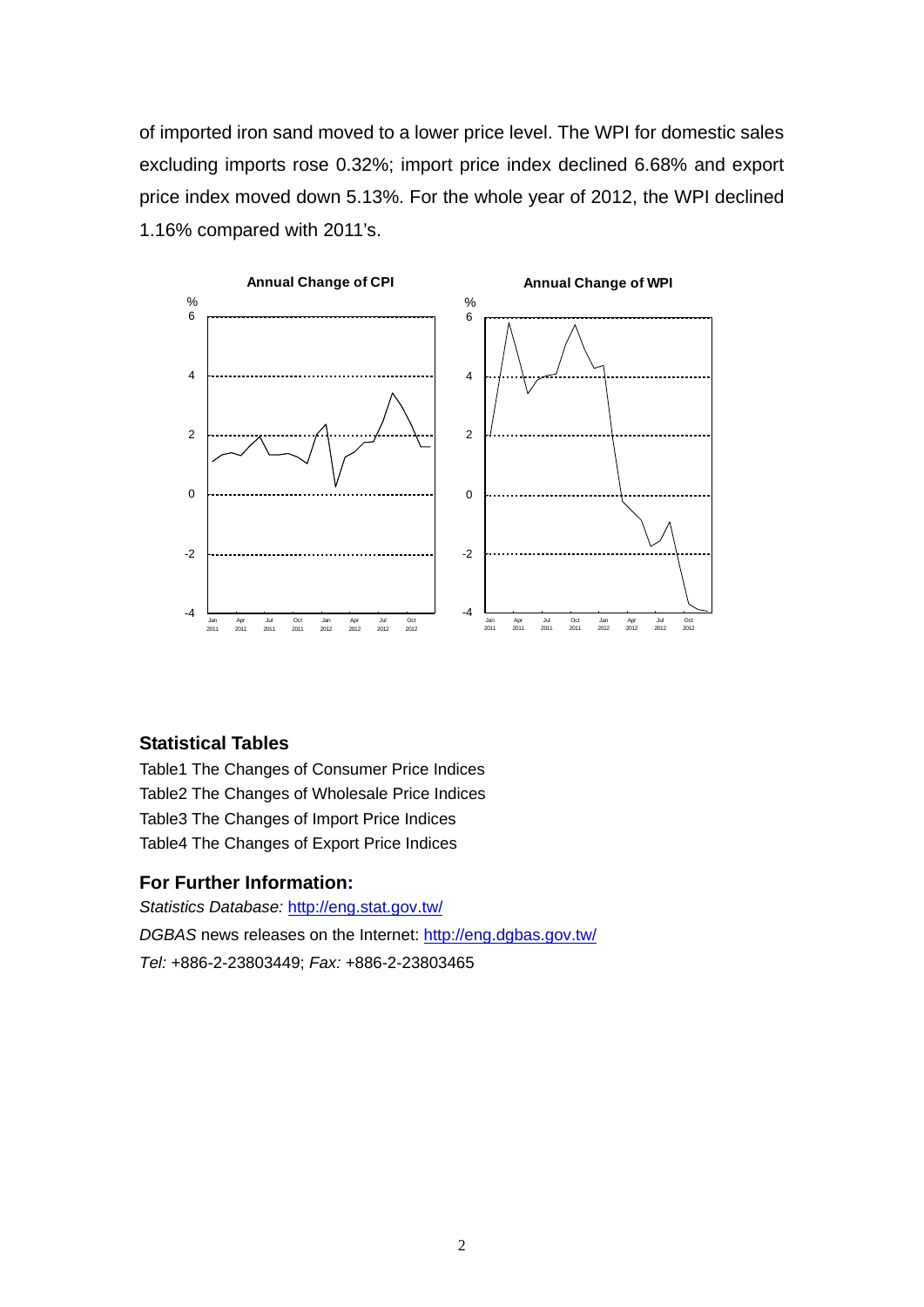## Table 1 The Changes of Consumer Price Indices

Dec. 2012

|                                             | Weight   | Index of     | Compared | Compared    | The Annual       |
|---------------------------------------------|----------|--------------|----------|-------------|------------------|
|                                             | $(\%0)$  | Dec. 2012    | with     | with the    | Average Index of |
| Groups                                      |          | $(2006=100)$ | Previous | Same        | 2012 Compared    |
|                                             |          |              | Month    | Month of    | with 2011's      |
|                                             |          |              | (%)      | Previous    | (%)              |
|                                             |          |              |          | Year $(\%)$ |                  |
| General Index                               | 1,000.00 | 109.75       | 0.25     | 1.61        | 1.93             |
| <b>Basic Group</b>                          |          |              |          |             |                  |
| 1. Food                                     | 260.82   | 120.55       | 1.12     | 1.87        | 4.16             |
| Cereals & Cereal Products                   | 19.72    | 124.58       | 0.09     | 1.42        | 2.54             |
| Meat                                        | 23.08    | 125.57       | 1.32     | 0.50        | $-2.28$          |
| Eggs                                        | 2.00     | 135.79       | 4.18     | $-2.61$     | 7.13             |
| Fish & Shellfish                            | 16.71    | 144.92       | $-0.14$  | 1.29        | 3.80             |
| Vegetables                                  | 24.81    | 119.61       | 18.26    | $-9.70$     | 22.18            |
| Fruits                                      | 27.59    | 113.78       | $-5.31$  | 17.26       | 7.74             |
| Dairy Products                              | 10.51    | 135.41       | 0.11     | 0.83        | 4.50             |
| Edible Oil                                  | 1.70     | 148.15       | $-0.92$  | $-0.26$     | 1.03             |
| 2. Clothing                                 | 41.72    | 118.65       | $-2.64$  | 1.37        | 2.58             |
| Garments                                    | 26.97    | 119.26       | $-3.74$  | 1.90        | 2.86             |
| 3. Housing                                  | 279.47   | 104.60       | $0.01\,$ | 1.31        | 1.13             |
| <b>Residential Rent</b>                     | 185.40   | 101.96       | 0.01     | 0.79        | 0.62             |
| Water, Electricity & Gas Supply             | 36.87    | 115.51       | $-0.05$  | 4.37        | 3.76             |
| 4. Transportation & Communication           | 140.42   | 105.34       | 0.03     | 2.23        | 0.44             |
| Fuels & Lubricants                          | 32.55    | 130.42       | 0.32     | 9.82        | 5.78             |
| <b>Communication Fee</b>                    | 31.77    | 84.86        | 0.00     | $-2.01$     | $-6.57$          |
| 5. Medicines & Medical Care                 | 47.41    | 111.57       | 0.38     | 1.60        | 0.89             |
| Medicines & Health Food                     | 10.62    | 134.99       | 1.33     | 2.78        | 1.11             |
| 6. Education & Entertainment                | 171.48   | 100.68       | $-0.11$  | 0.51        | 0.68             |
| <b>Educational Expense</b>                  | 111.25   | 98.43        | 0.12     | 0.10        | $-0.06$          |
| Entertainment Expense                       | 60.22    | 104.77       | $-0.48$  | 1.25        | 1.95             |
| 7. Miscellaneous                            | 58.68    | 114.25       | 0.65     | 3.39        | 2.35             |
| Tobacco & Betelnut                          | 14.65    | 139.62       | 0.47     | 5.72        | 4.28             |
| <b>Personal Care Services</b>               | 14.78    | 100.42       | 0.00     | 2.15        | 1.26             |
| Commodity and Service Groups                |          |              |          |             |                  |
| 1. Commodity                                | 437.11   | 115.76       | 0.59     | 2.42        | 3.38             |
| (Excluding Food)                            | 264.95   | 111.14       | $-0.16$  | 3.05        | 2.19             |
| Non-durable Consumer Goods                  | 299.12   | 122.26       | 1.18     | 3.21        | 4.46             |
| (Excluding Food)                            | 126.96   | 121.70       | 0.54     | 5.50        | 3.61             |
| Semi-durable Consumer Goods                 | 62.85    | 111.73       | $-1.61$  | 1.38        | 1.56             |
| <b>Durable Consumer Goods</b>               | 75.14    | 91.50        | $-0.25$  | $-0.59$     | $-0.30$          |
| 2. Service                                  | 562.89   | 104.85       | $-0.05$  | 0.91        | 0.74             |
| Food                                        | 88.66    | 116.33       | 0.05     | 2.45        | 2.32             |
| Housing                                     | 209.54   | 101.57       | 0.01     | 0.69        | 0.56             |
| Transportation & Communication              | 76.99    | 96.98        | $-0.05$  | $-0.86$     | $-2.35$          |
| <b>Medical Care</b>                         | 33.02    | 105.34       | 0.01     | 1.36        | 0.85             |
| Education & Entertainment                   | 129.64   | 108.11       | $-0.20$  | 0.91        | 1.47             |
| Miscellaneous                               | 23.83    | 100.53       | $-0.04$  | 1.55        | 1.28             |
| Special Groups                              |          |              |          |             |                  |
| General Index Excluding Fruits & Vegetables | 947.60   | 109.35       | $-0.01$  | 1.56        | 1.30             |
| General Index Excluding Food                | 739.18   | 105.83       | $-0.10$  | 1.51        | 1.07             |
| General Index Excluding Fruits, Vegetables, | 866.64   | 107.59       | $-0.02$  | 1.09        | 0.93             |
| Fish, Shellfish & Energy                    |          |              |          |             |                  |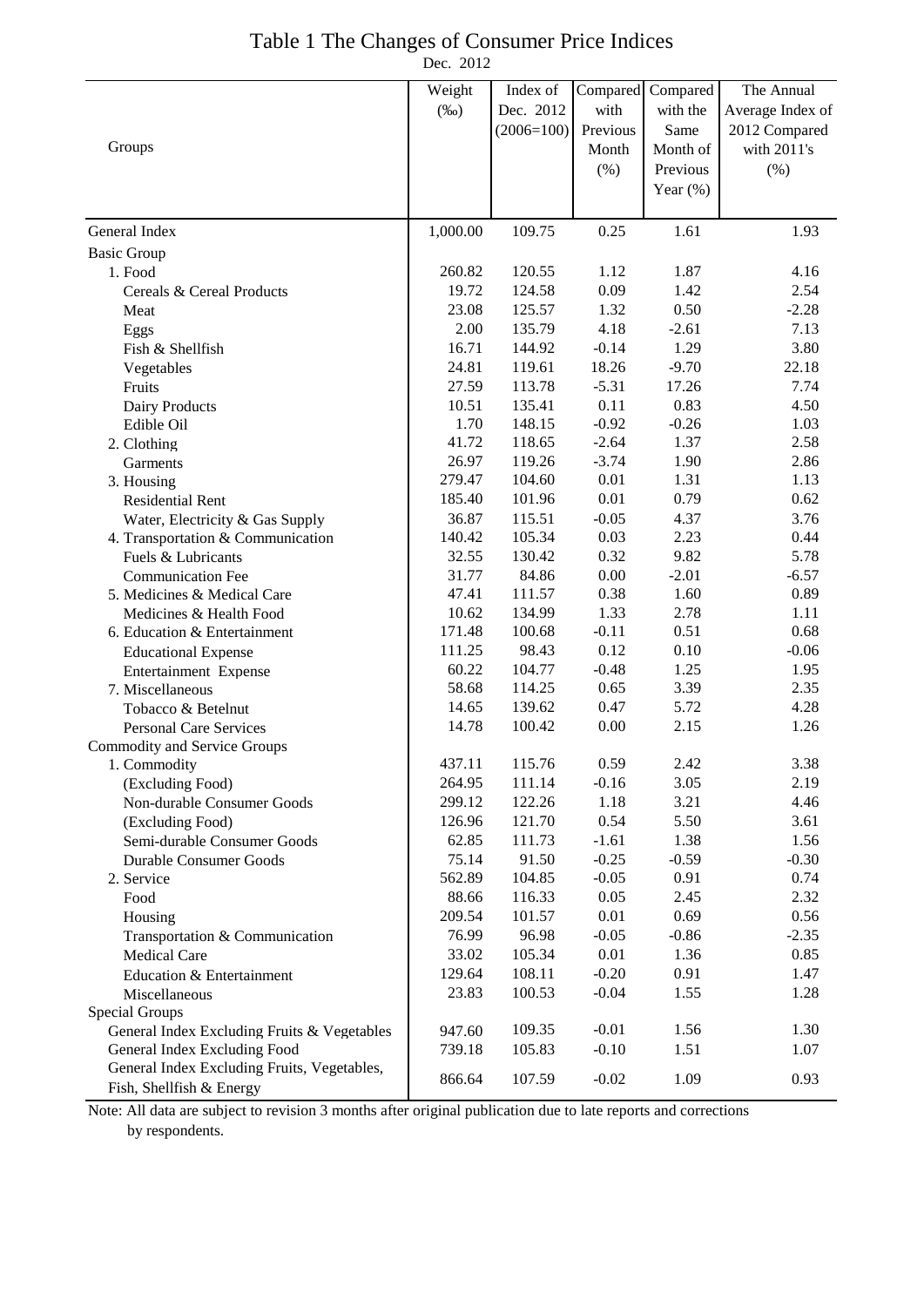# Table 2 The Changes of Wholesale Price Indices

Dec. 2012

| Groups                                           | Weight  | Index of Dec. | Compared | Compared    | The Annual       |
|--------------------------------------------------|---------|---------------|----------|-------------|------------------|
|                                                  | $(\%0)$ | 2012          | with     | with the    | Average Index of |
|                                                  |         | $(2006=100)$  | Previous | Same        | 2012 Compared    |
|                                                  |         |               | Month    | Month of    | with 2011's      |
|                                                  |         |               | (% )     | Previous    | $(\% )$          |
|                                                  |         |               |          | Year $(\%)$ |                  |
| General Index                                    | 1000.00 | 108.22        | $-0.37$  | $-3.96$     | $-1.16$          |
| <b>Domestic Sales Excluding Imports</b>          | 307.86  | 115.61        | 0.06     | 0.32        | $-0.59$          |
| Imports                                          | 327.09  | 117.30        | $-0.82$  | $-6.68$     | $-1.28$          |
| Exports                                          | 365.05  | 92.22         | $-0.30$  | $-5.13$     | $-1.63$          |
| <b>Basic Group</b>                               |         |               |          |             |                  |
| 1. Agriculture, Forestry, Fishing & Animal       |         |               |          |             |                  |
| <b>Husbandry Products</b>                        | 27.15   | 140.58        | 0.41     | $-3.12$     | 3.50             |
| (1) Farm Products                                | 12.87   | 133.84        | 1.76     | 2.87        | 7.14             |
| (2) Poultry & Livestock Products                 | 6.60    | 134.75        | $-0.33$  | $-3.04$     | $-5.87$          |
| (3) Forest Products                              | 0.41    | 110.27        | 1.03     | 7.76        | $-6.47$          |
| (4) Fishery Products                             | 7.27    | 157.21        | $-1.11$  | $-11.51$    | 5.88             |
| 2. Quarrying & Mineral Products                  | 57.59   | 159.15        | $-1.01$  | $-9.55$     | 1.03             |
| (1) Crude Petroleum & Natural Gas                | 45.78   | 159.05        | $-1.05$  | $-3.96$     | 4.42             |
| (2) Sand, Stone & Clay Quarrying                 | 2.56    | 104.02        | 0.01     | 2.02        | 2.06             |
| (3) Other Mineral Products                       | 9.25    | 180.11        | $-1.04$  | $-28.45$    | $-10.26$         |
| 3. Manufacturing Products                        | 890.99  | 102.22        | $-0.35$  | $-3.92$     | $-1.85$          |
| $(1)$ Foods                                      | 18.50   | 134.68        | $-0.20$  | 0.58        | 0.67             |
| (2) Beverages                                    | 5.34    | 107.21        | 0.24     | 2.75        | 3.09             |
| (3) Tobaccos                                     | 2.49    | 131.98        | 0.00     | 7.56        | 8.11             |
| (4) Textile Products                             | 21.67   | 121.61        | $-0.37$  | $-5.45$     | $-5.09$          |
| (5) Wearing Apparel & Clothing Accessories       | 4.65    | 106.10        | $-0.32$  | 0.60        | 5.24             |
| (6) Leather, Fur & Related Products              | 4.97    | 116.17        | $-0.02$  | $-0.20$     | 3.57             |
| (7) Wood & Bamboo Products                       | 2.15    | 114.79        | $-0.16$  | $-0.95$     | 0.51             |
| (8) Pulp, Paper, Paper Products & Printed Matter | 15.11   | 111.99        | $-0.12$  | $-3.82$     | $-4.76$          |
| (9) Petroleum & Coal Products                    | 54.63   | 146.28        | $-1.02$  | 2.09        | 5.24             |
| (10)Chemical Material                            | 91.92   | 119.85        | 0.42     | $-2.01$     | $-6.50$          |
| (11) Chemical Products & Medical Goods           | 28.00   | 106.79        | $-0.87$  | $-6.39$     | $-1.48$          |
| (12) Rubber & Plastic Products                   | 22.42   | 114.52        | $-0.30$  | $-2.81$     | 0.07             |
| (13) Non-metallic Mineral Products               | 13.93   | 102.37        | $-1.33$  | $-3.00$     | 0.05             |
| $(14)$ Basic Metal                               | 84.77   | 105.98        | 0.25     | $-9.66$     | $-9.85$          |
| (15) Fabricated Metal Products                   | 42.26   | 106.55        | 0.01     | $-4.87$     | $-3.74$          |
| (16) Electronic Parts & Components               | 261.17  | 72.33         | $-0.26$  | $-4.55$     | $-0.50$          |
| (17) Computer, Electronic & Optical Products     | 64.22   | 73.30         | $-0.65$  | $-7.04$     | 0.08             |
| (18) Electrical Equipment                        | 34.70   | 107.54        | $-1.02$  | $-1.99$     | $-1.10$          |
| (19) Machinery & Equipment                       | 67.61   | 110.30        | $-1.26$  | $-5.36$     | 1.26             |
| (20) Transport Equipment & Parts                 | 34.78   | 109.65        | $-0.30$  | $-1.82$     | 1.15             |
| $(21)$ Furniture & Fixtures                      | 5.20    | 108.95        | $-0.15$  | $-3.10$     | 2.16             |
| (22) Miscellaneous Products                      | 10.51   | 110.70        | $-0.10$  | $-2.04$     | 1.34             |
| 4. Water Supply, Electricity & Gas               | 24.28   | 141.53        | 0.08     | 12.07       | 6.73             |
| By Stage of Processing                           |         |               |          |             |                  |
| 1.Raw Materials                                  | 138.48  | 148.26        | $-0.56$  | $-5.99$     | $-2.39$          |
| 2. Intermediate Materials                        | 356.29  | 109.00        | $-0.47$  | $-2.91$     | $-1.51$          |
| 3. Finished Goods                                | 140.17  | 111.81        | 0.01     | $-1.32$     | 2.33             |
| (1) Capital Goods                                | 53.38   | 106.51        | $-1.43$  | $-5.47$     | 1.04             |
| (2) Consumer Goods                               | 86.79   | 114.57        | 0.84     | 1.21        | 3.12             |
| Special Groups                                   |         |               |          |             |                  |
| <b>Domestic Sales</b>                            | 634.95  | 116.23        | $-0.39$  | $-3.42$     | $-0.95$          |
| <b>Domestic Products</b>                         | 672.91  | 103.71        | $-0.12$  | $-2.40$     | $-1.09$          |
| Non-Heavy Chemical Industrial Products           | 166.01  | 112.93        | $-0.42$  | $-3.05$     | $-1.12$          |
| Heavy Chemical Industrial Products               | 724.98  | 99.79         | $-0.33$  | $-4.14$     | $-2.05$          |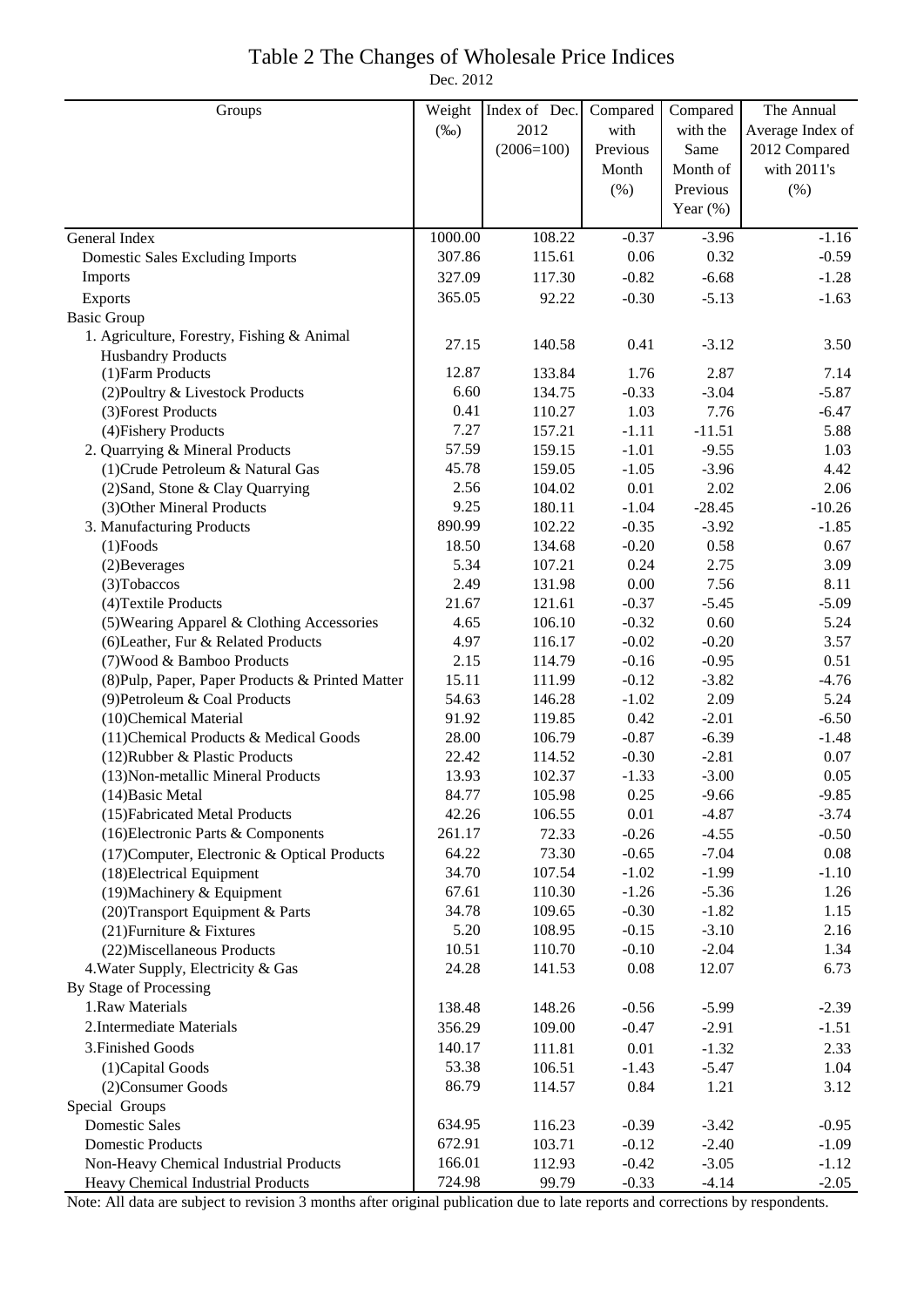# Table 3 The Changes of Import Price Indices

Dec. 2012

| Groups                                                         | Weight<br>$(\%0)$ | Index of<br>Dec. 2012<br>$(2006=100)$ | Compared<br>with<br>Previous<br>Month<br>(% ) | Compared<br>with the<br>Same<br>Month of<br>Previous<br>Year $(\%)$ | The Annual<br>Average<br>Index of 2012<br>Compared<br>with 2011's<br>(%) |
|----------------------------------------------------------------|-------------------|---------------------------------------|-----------------------------------------------|---------------------------------------------------------------------|--------------------------------------------------------------------------|
|                                                                |                   |                                       |                                               |                                                                     |                                                                          |
| Basic Group (on N.T.D. Basis)                                  |                   |                                       |                                               |                                                                     |                                                                          |
| General Index                                                  | 1,000.00          | 117.30                                | $-0.82$                                       | $-6.68$                                                             | $-1.28$                                                                  |
| 1. Animal, Vegetable Products & Prepared                       | 34.64             | 152.55                                | $-1.89$                                       | 1.27                                                                | 1.36                                                                     |
| Foods<br>2. Mineral Products & Nonmetallic Mineral<br>Products | 208.51            | 159.89                                | $-1.17$                                       | $-8.83$                                                             | 0.94                                                                     |
| 3. Textiles & Textile Articles                                 | 13.85             | 121.96                                | $-0.18$                                       | $-12.82$                                                            | $-11.29$                                                                 |
| 4. Wood, Paper, Pulp & Articles Thereof                        | 17.93             | 107.83                                | $-0.56$                                       | $-4.90$                                                             | $-5.76$                                                                  |
| 5.Chemicals, Plastics, Rubber & Articles<br>Thereof            | 147.68            | 115.29                                | $-0.50$                                       | $-5.78$                                                             | $-3.67$                                                                  |
| 6. Primary Metals & Articles Thereof                           | 118.38            | 106.16                                | 0.64                                          | $-9.51$                                                             | $-9.77$                                                                  |
| 7. Machinery, Optical & Precision Instruments                  | 166.28            | 109.15                                | $-1.69$                                       | $-6.71$                                                             | 0.84                                                                     |
| 8. Electronic Machinery                                        | 258.41            | 79.70                                 | $-0.47$                                       | $-4.18$                                                             | 1.43                                                                     |
| 9. Transportation Equipment & Parts                            | 21.11             | 123.36                                | $-0.91$                                       | $-4.31$                                                             | 1.17                                                                     |
| 10. Miscellaneous Products                                     | 13.21             | 119.17                                | $-0.06$                                       | $-2.10$                                                             | 0.63                                                                     |
| Basic Group (on U.S.D. Basis)                                  |                   |                                       |                                               |                                                                     |                                                                          |
| General Index                                                  | 1,000.00          | 131.32                                | $-0.58$                                       | $-2.83$                                                             | $-1.91$                                                                  |
| 1. Animal, Vegetable Products & Prepared<br>Foods              | 34.64             | 170.81                                | $-1.65$                                       | 5.45                                                                | 0.71                                                                     |
| 2. Mineral Products & Nonmetallic Mineral<br>Products          | 208.51            | 178.93                                | $-0.94$                                       | $-5.07$                                                             | 0.32                                                                     |
| 3. Textiles & Textile Articles                                 | 13.85             | 136.52                                | 0.06                                          | $-9.23$                                                             | $-11.90$                                                                 |
| 4. Wood, Paper, Pulp & Articles Thereof                        | 17.93             | 120.73                                | $-0.32$                                       | $-0.98$                                                             | $-6.41$                                                                  |
| 5. Chemicals, Plastics, Rubber & Articles<br>Thereof           | 147.68            | 129.09                                | $-0.25$                                       | $-1.89$                                                             | $-4.29$                                                                  |
| 6. Primary Metals & Articles Thereof                           | 118.38            | 118.94                                | 0.88                                          | $-5.78$                                                             | $-10.41$                                                                 |
| 7. Machinery, Optical & Precision Instruments                  | 166.28            | 122.17                                | $-1.46$                                       | $-2.86$                                                             | 0.22                                                                     |
| 8. Electronic Machinery                                        | 258.41            | 89.22                                 | $-0.23$                                       | $-0.23$                                                             | 0.80                                                                     |
| 9. Transportation Equipment & Parts                            | 21.11             | 138.07                                | $-0.67$                                       | $-0.36$                                                             | 0.54                                                                     |
| 10. Miscellaneous Products                                     | 13.21             | 133.39                                | 0.18                                          | 1.93                                                                | $-0.02$                                                                  |